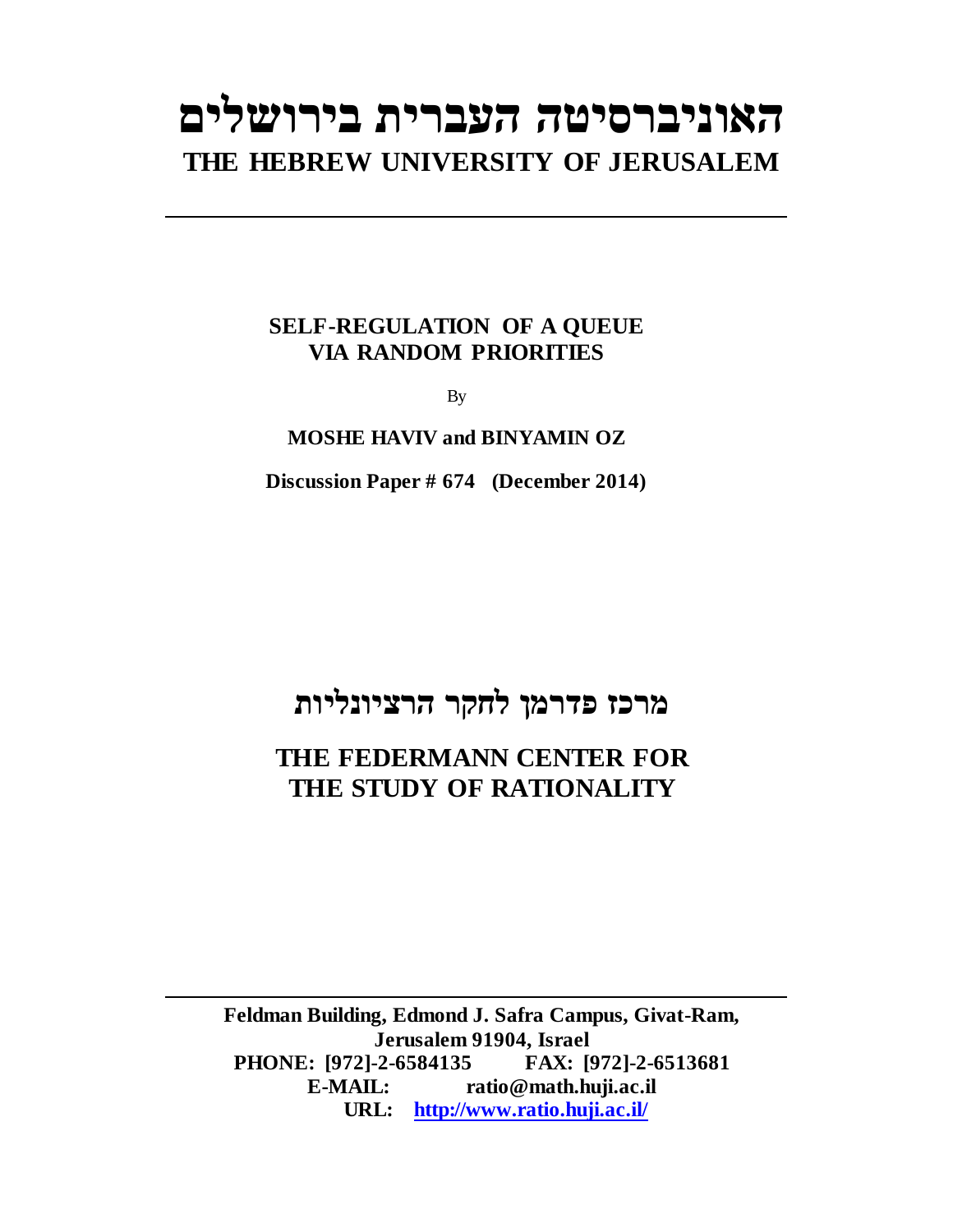## Self-regulation of a queue via random priorities

Moshe Haviv and Binyamin Oz

Department of Statistics

and Federmann Center for the Study of Rationality

The Hebrew University of Jerusalem

91905 Jerusalem

Israel

December 20, 2014

#### Abstract

We consider a memoryless unobservable single-server queue where customers are homogeneous with respect to their reward (due to service completion) and with respect to their cost per unit of time of waiting. Left to themselves, it is well known that in equilibrium they will join the queue at a rate that is higher than it is socially optimal. We show that if customers draw a random preemptive priority parameter prior to deciding whether or not to join, the resulting equilibrium joining rate coincides with the socially optimal one. We also introduce some variations of this regulation scheme and review a few existing schemes from the literature. We suggest a classification of all these schemes, based on a few key properties, and use it to compare our new schemes with the existing ones.

### 1 Introduction

We deal here with the following decision model, which first appeared in [1]. Customers seek service from a single server in front of which a waiting line can be formed. Service times are exponentially distributed with a mean value of  $\mu^{-1}$ . The potential arrival rate is denoted by  $\lambda$  customers per unit of time.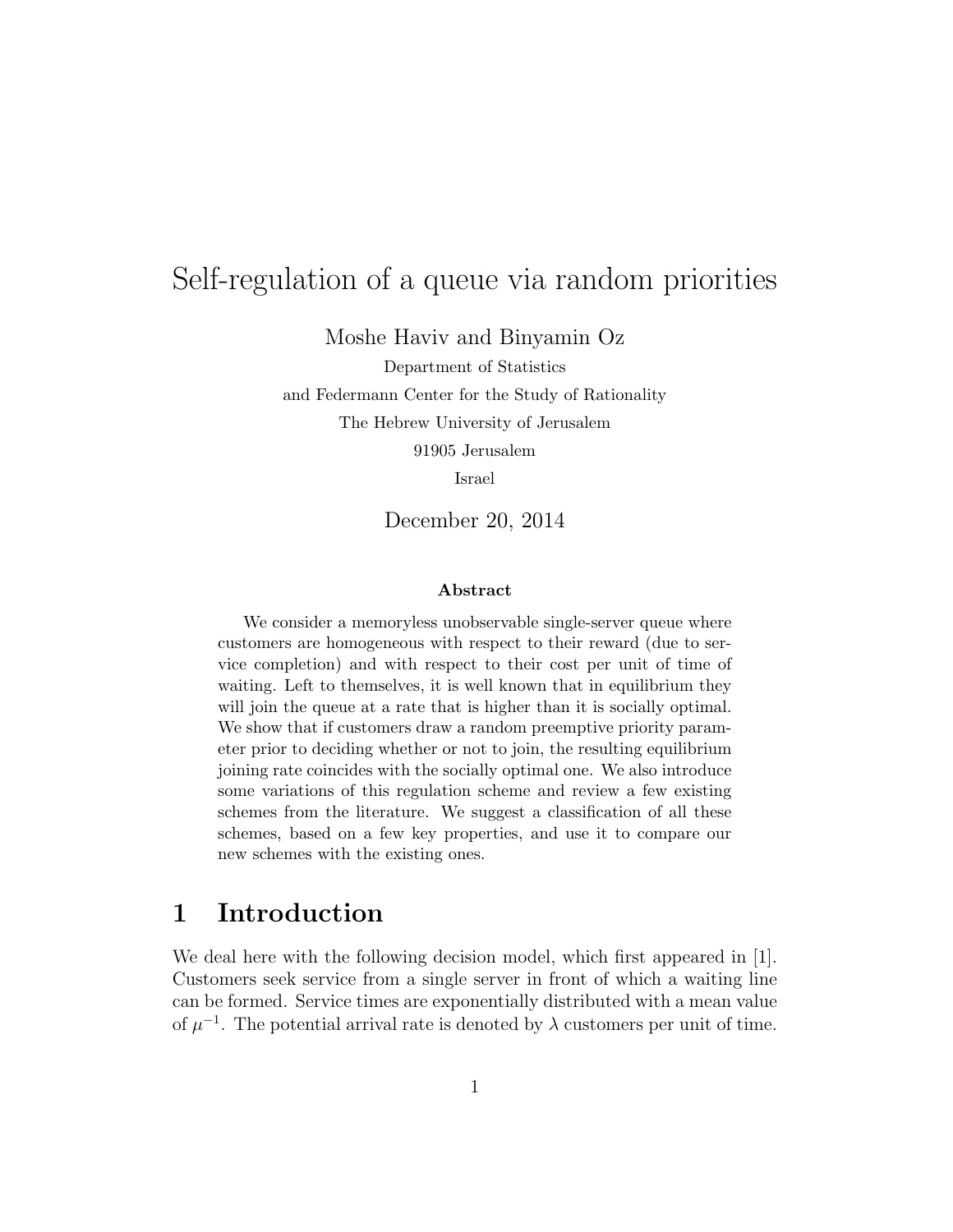Assume that  $\lambda < \mu$ <sup>1</sup>. This arrival process is assumed to be Poisson. In summary, we have an  $M/M/1$  queue. Each customer values service by  $R$  and it costs him C per unit of time in the system (service included). Customers are assumed to be risk neutral and hence are interested in maximizing their mean monetary utility. Recall that  $1/(\mu - \lambda)$  is the mean time in the system under any work-conserving and non anticipating <sup>2</sup> queue regime such as First-Come First-Served (FCFS), assuming all customers join.

Assume without loss of generality that not joining the queue comes with a zero reward. In order to avoid trivialities, assume that  $R > C/\mu$  and  $R < C/(\mu - \lambda)$ . The first (respectively, second) assumption implies that if nobody (respectively, everyone) joins, then a selfish individual is better off joining (respectively, not joining).

Suppose now that each customer can decide whether or not to join the queue (without any further information such as the queue length upon arrival or her service requirement). The Nash equilibrium solution concept says that all customers should join with a probability  $p_e$ , where  $p_e$  solves the equation

$$
R - \frac{C}{\mu - \lambda p} = 0
$$

for p. In equilibrium, those who join, as well as those who do not join, end up (on average) with nothing, making zero the consumer surplus under the equilibrium joining rate. It is easy see that

$$
p_e = \frac{\mu - \frac{C}{R}}{\lambda}.\tag{1}
$$

Note that  $\lambda p_e < \mu$ , whether  $\lambda < \mu$  or not. In fact,  $\lambda p_e$ , the effective arrival rate in equilibrium, is not a function of  $\lambda$ .

Society, as a single entity, would be better off if it (or a central planner on its behalf) controlled the joining probability. It would then be  $p_s$ , where  $p_s$  is defined as

$$
p_s = \arg\max_{0 \le p \le 1} \{ \lambda p(R - \frac{C}{\mu - \lambda p}) \}.
$$

<sup>&</sup>lt;sup>1</sup>It will later be shown that this condition is not required. It is imposed here for ease of exposition.

<sup>2</sup>By "non anticipating" we mean that the customer who gets service is not determined by the actual (past or residual) service times of the present customers. "Work conservation" means that the total amount of work in the system is the same as in a FCFS regime, everything else being equal. In particular, the server is never idle while customers are present.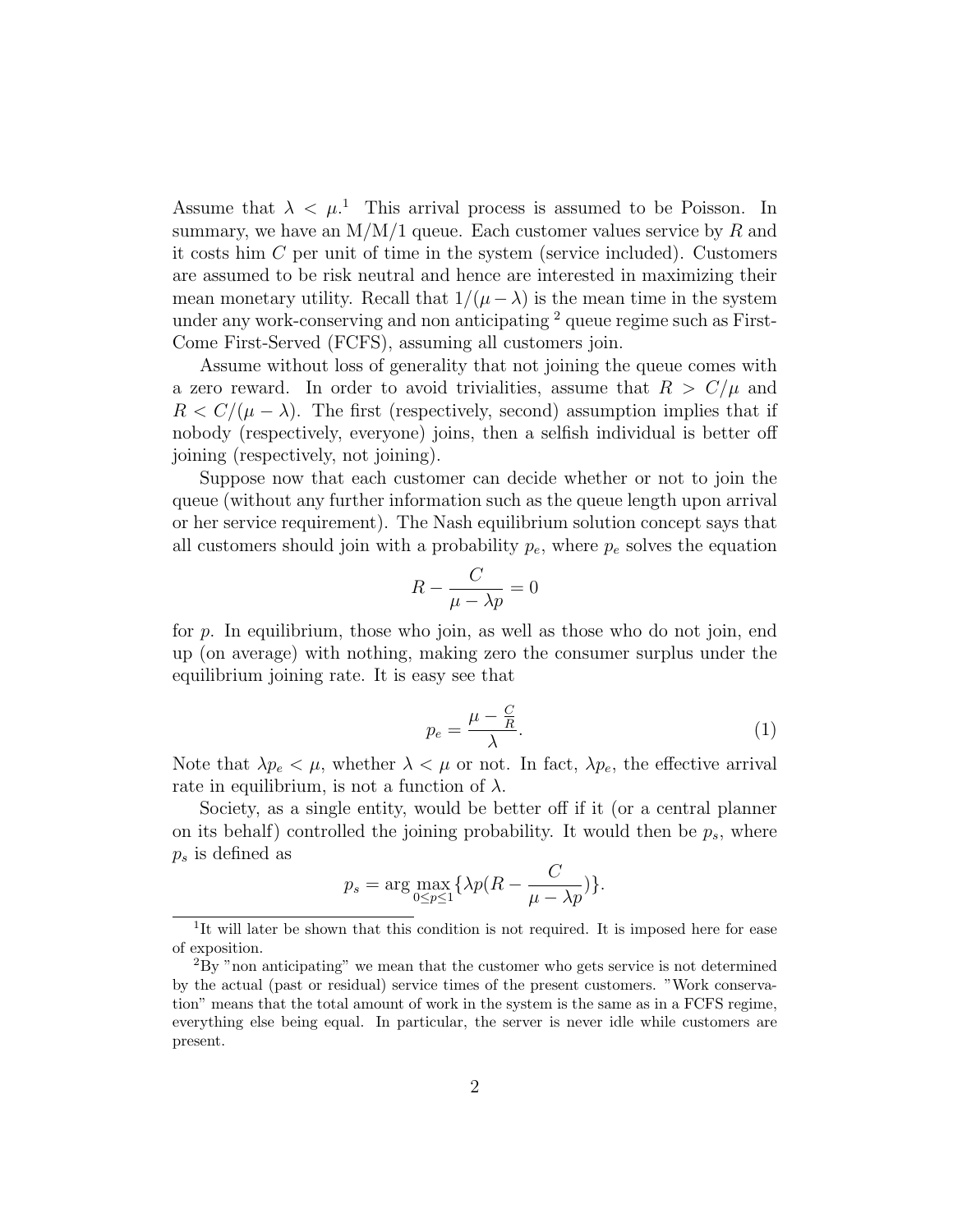In words,  $p<sub>s</sub>$  is the joining probability that maximizes the mean net social utility gained per unit of time. Of course, if for some reason the joining probability is larger (respectively, smaller) than  $p_s$ , the central planner would like less (respectively, more) customers to join. It is only under  $p_s$  that he is indifferent whether an individual customer joins or not. It is easy to see that the first-order condition of the central planner's problem is

$$
R - \frac{C}{\mu (1 - \rho p_s)^2} = 0
$$
 (2)

and the solution is

$$
p_s = \frac{\mu - \sqrt{\frac{C\mu}{R}}}{\lambda}.
$$
\n(3)

Clearly,  $p_s < p_e$ <sup>3</sup> Again,  $\lambda p_s$ , the socially optimal effective arrival rate, is not a function of  $\lambda$ .

One may look for a way to regulate the system so that selfish customers join with a probability of  $p_s$ , rather than  $p_e$ , when they solve for a Nash equilibrium of modified (or mechanically designed) decision making. The purpose of this paper is to introduce some novel regulation schemes, review a few such existing schemes from the literature, and suggest a classification of all these schemes based on five properties to be defined in Section 2. We present our original mechanisms in Section 3, and we review the existing ones in Section 4.

## 2 Regulation schemes: Definition and classification

We refer to a regulation scheme as a set of rules, administrated by a central planner, under which the equilibrium behavior coincides with the socially optimal behavior. In other words, we deal with mechanism designs that elicit socially optimal behavior from customers who, from their own point of view, behave selfishly. Examples of such rules are determining a service regime and setting an entry fee.

<sup>&</sup>lt;sup>3</sup>This inequality can be derived not only by means of minimal algebra, but also from the fact that any  $p > p_e$  leads to a negative social utility and hence p needs to be with  $p < p_e$ in order to gain some positive surplus. In particular,  $p_s < p_e$ . See also the discussion on externalities in Section 4.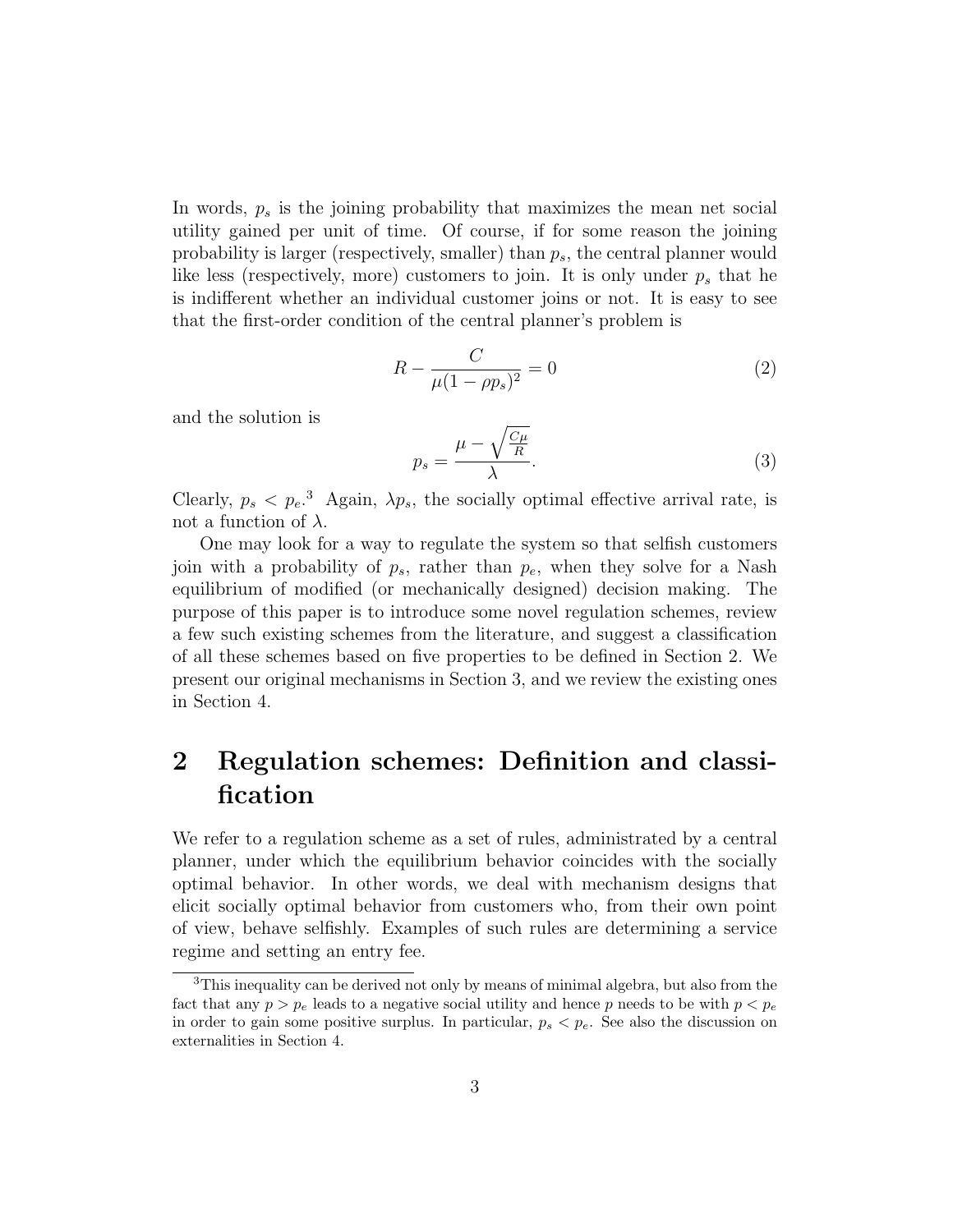We use the following five properties to classify the regulation schemes described in this paper, both the existing schemes and our new ones. In particular, we check which of these of properties are satisfied by each scheme.

- 1. Any customer can choose to join or not to join, and in the former case, he will be served in a finite period time.
- 2. The queueing regime is work-conserving.
- 3. The equilibrium behavior does not involve money transfers.
- 4. The rules of the scheme are insensitive to the two rate parameters,  $\mu$ and  $\lambda$ .
- 5. The rules of the scheme are insensitive to the two monetary parameters, C and R.

**Remark 2.1** The first property is a key property. Without it one can simply use the following obvious and usually undesired scheme: deny any arriving customer access to the queue with probability  $1 - p_s$ . In other words, a central planner decides who joins and who does not.<sup>4</sup>

To the best of our knowledge, there is no regulation scheme for this model that possesses all five of the above-mentioned properties. The main purpose of this paper is to suggest one. Furthermore, we suggest some variations of this scheme which do not possess one or more of properties 3–5, which also merit consideration.

## 3 Regulation schemes

Before we introduce our four novel regulation schemes we discuss some useful notations. We denote by *stand-by* a customer who receives service only when the server would otherwise be idle. Note that a stand-by customer is preempted by those who arrive while he is receiving service. When there are no other customers in the system, the stad-by customer's service is resumed from the point where it was interrupted. It is well known that the mean time in the system for a stand-by customer equals

<sup>&</sup>lt;sup>4</sup>In addition to being undesired, this scheme does not possess properties 4 and 5.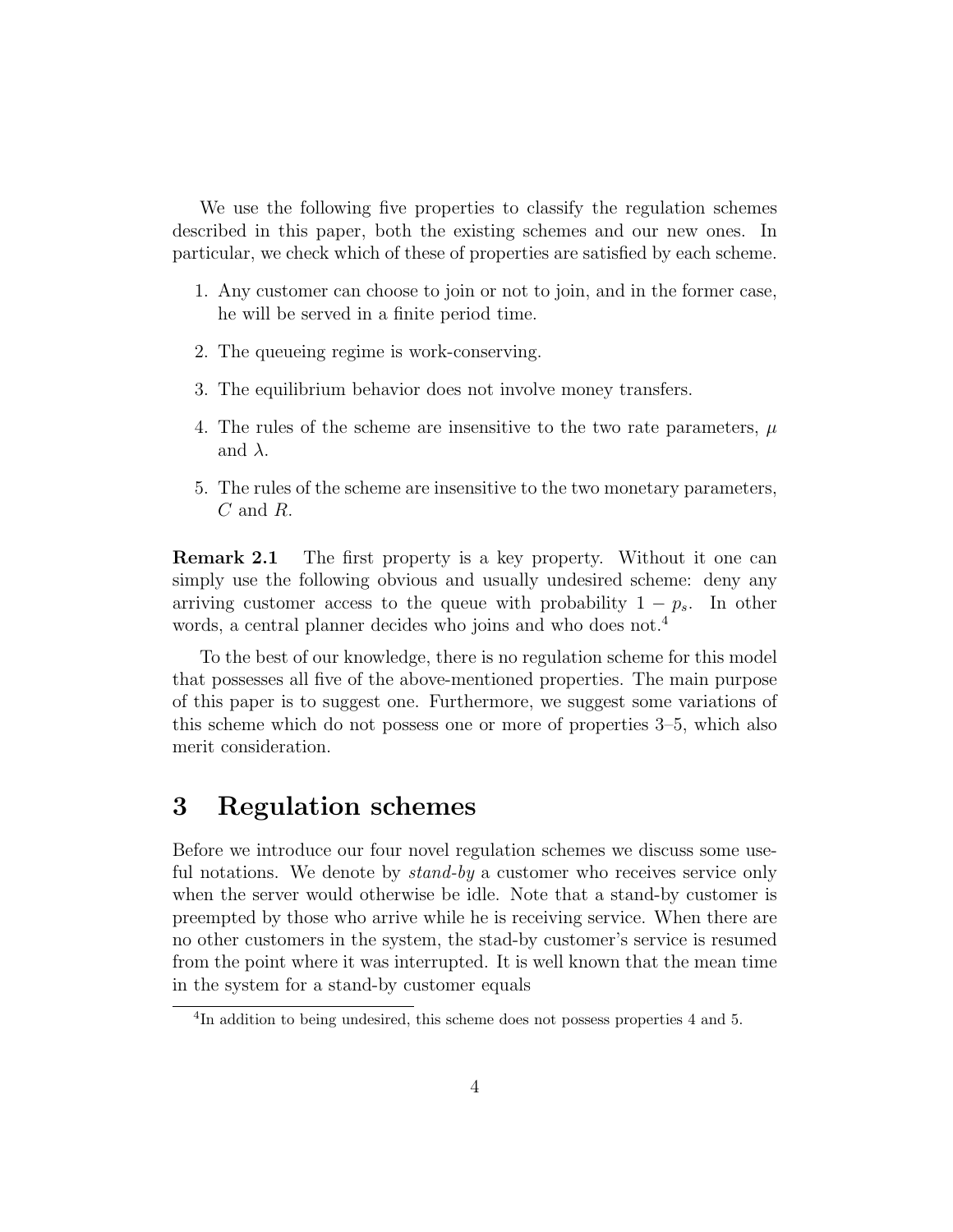$$
\frac{1}{\mu(1-\rho)^2},\tag{4}
$$

where  $\rho = \lambda/\mu$  is the traffic intensity or the server utilization level (see, e.g. [6], p.64).

Remark 3.1 Suppose that all customers believe that they are stand-by customers. In that case, the equilibrium joining probability would be equal to  $p_s$  (see equation (2)). Nevertheless, this scenario cannot be a result of a regulation method since all being stand-by customers cannot be common knowledge.

**Remark 3.2** Consider the following variation of the  $M/M/1$  model. Suppose service is completed, and only then is it decided who will be the next to receive service among those in line. One can think of a short-order cook who cooks a hamburger and then decides who to serve it to.<sup>5</sup> In this scenario, a stand-by customer receives the order if and only if he is the only one in the system when the burger is ready to serve. The queue length process here coincides with that in the FCFS case. Likewise, the waiting times of the stand-by customers in both systems coincide.

#### 3.1 The preemptive random priority scheme

Suppose that customers (independently) draw a random preemptive priority parameter  $U$ , where  $U$  is uniformly distributed in the unit interval. Assume that the lower is the value of  $U$ , the higher is the priority level. In particular, a customer with parameter u preempts a customer with parameter  $v$ , when  $u < v$ , if the former arrives and sees the latter being served. Moreover, the next customer to get service after service completion is the one with the lowest priority parameter in the queue.

Remark 3.3 The above-described scenario is probabilistically equivalent to the scenario described in Remark 3.2 (the short-order cook) where the customer who receives the completed service is the one with the lowest priority parameter present in the queue.

 $^5\rm{Due}$  to the memoryless service distribution it does not matter if the cook works when the system is empty, as long as he disposes of the burger if upon completion of its cooking there is no one there to receive it.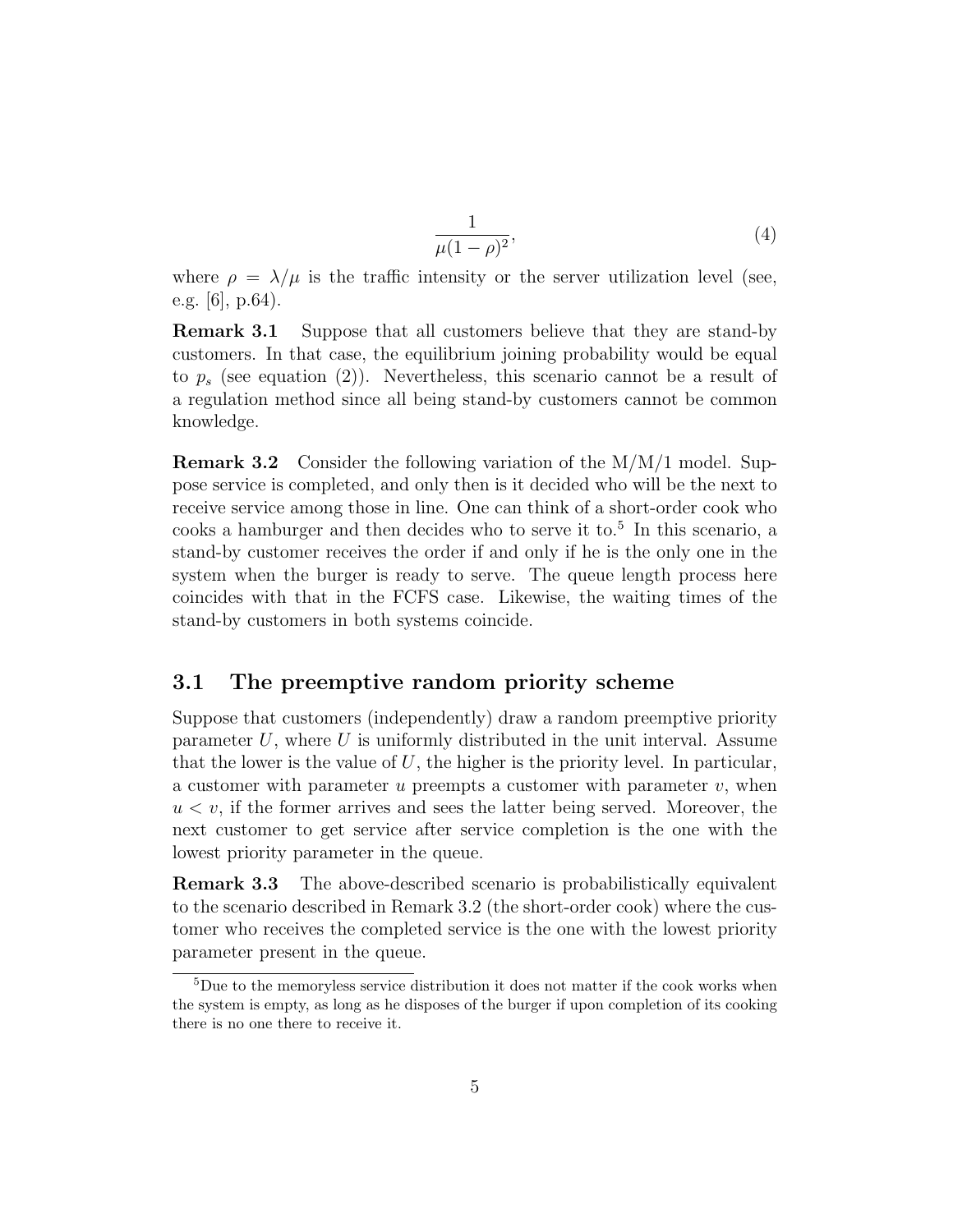Consider a customer who draws the parameter  $u$ . It is clear that if all the customers whose priority is higher than his join, he becomes a stand-by customer in a similar system but with an arrival rate of  $\lambda u$ . From (4), we learn that his mean time in the system equals

$$
\frac{1}{\mu(1-\rho u)^2},
$$

while the unconditional mean waiting time of the customers with higher or equal priority remains the same as in the FCFS regime with joining probability  $u$ , i.e.<sup>6</sup>,

$$
\frac{1}{\mu(1-\rho u)}.
$$

Also, assume that customers, once informed of their (random) priority parameters, need to decide whether or not to join (when it is common knowledge that a preemptive random priority is the regime used and that all face the same ex-ante situation). It is clear that under any strategy profile used by all customers, the individual best response is a threshold-based strategy: if  $U$  is less than or equal to some critical value, join. Otherwise, do not join. Hence, a symmetric Nash equilibrium will be to join if and only if the priority parameter is less than or equal to  $u_e$  such that  $u_e$  is the unique value that solves the equation

$$
R - \frac{C}{\mu(1 - \rho u)^2} = 0
$$
\n(5)

for u. Recalling that U is uniformly distributed in the unit interval,  $u_e$  also equals the equilibrium joining probability. The following theorem claims that the scheme is a regulation scheme. Its proof follows immediately from comparing equations (2) and (5).

**Theorem 3.1** The equilibrium joining probability under the preemptive random priority (PRP) scheme and the socially optimal joining probability, coincide. In the above notation,

$$
p_s=u_e.
$$

This scheme possesses all properties 1–5.

<sup>&</sup>lt;sup>6</sup>It is an easy exercise to verify that  $\int_{x=0}^{u} \frac{1}{\mu(1-\rho x)^2} \frac{1}{u} dx = \frac{1}{\mu(1-\rho u)}$ .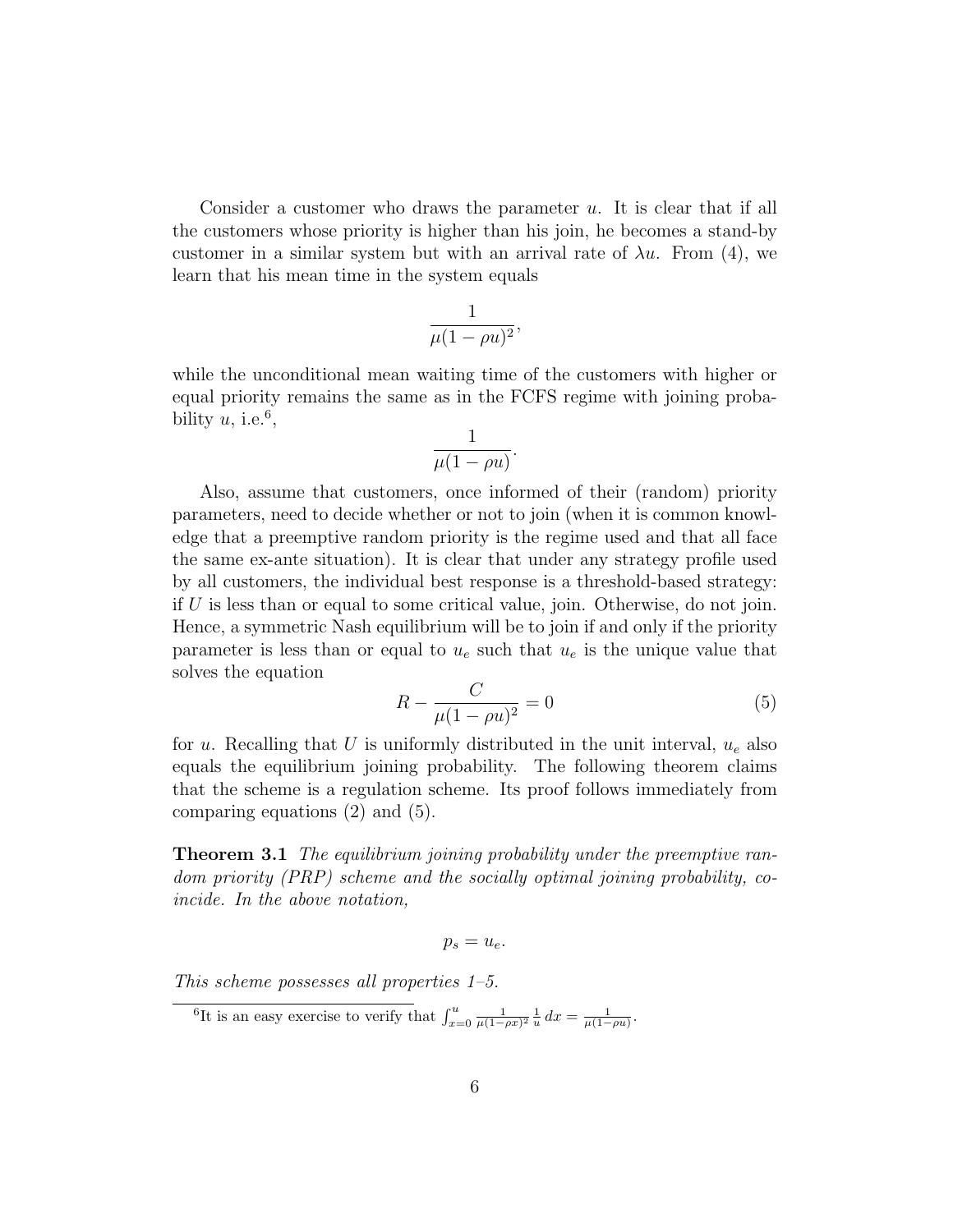What the theorem says is that the preemptive random parameter is selfregulating in the sense that customers, when they behave in accordance with the resulting Nash equilibrium, do in fact behave in a socially optimal way. An explanation of this phenomenon is as follows. The marginal customer, namely, the one to draw  $u_e$ , does not inflict any externalities (once all the other customers use the Nash equilibrium strategy) due to the nature of the queueing regime.<sup>7</sup> Hence, his (zero) utility due to joining coincides with that of society (which does not mind who joins and who does not, as long as the probability of joining across all arrivals is  $p_s$ ). Since he is indifferent between joining and not joining, the same is the case with society, and hence the probability of joining ought to be  $p_s$ .

Remark 3.4 The result in Theorem 3.1 is invariant with respect to the distribution of  $U$ , the priority parameter, as long as the distribution is continuous. Alternatively, it can be said that any continuous transformation of the original priority parameter  $U$  can be used as an alternative priority parameter.

Remark 3.5 Instead of performing an actual lottery here, one can use any (irrelevant) continuous heterogeneity of the customers (say, their biological age or their height) to assign priorities.

Remark 3.6 Note that the mean time in the system for a stand-by customer under the socially optimal joining rate equals

$$
\frac{1}{\mu(1 - u_e \rho)^2} = \frac{R}{C}.
$$
\n(6)

Remark 3.7 Consider the observable version of this model; that is, customers observe the queue length prior to deciding whether or not to join. As shown in [13], both self- and social-optimization strategies are threshold strategies; i.e., join if and only if the queue length is below some threshold. Denote these thresholds by  $n_s$  for the social one and by  $n_e$  for the selfish one. Not surprisingly,  $n_e \geq n_s$ , and hence regulation schemes should be considered. One such scheme was introduced in [3]. Under this scheme customers are served immediately upon arrival but are pushed back by later arrivals

<sup>7</sup>The preemption phenomenon does not change the overall mean waiting times. This fact does not hold under general service time distributions.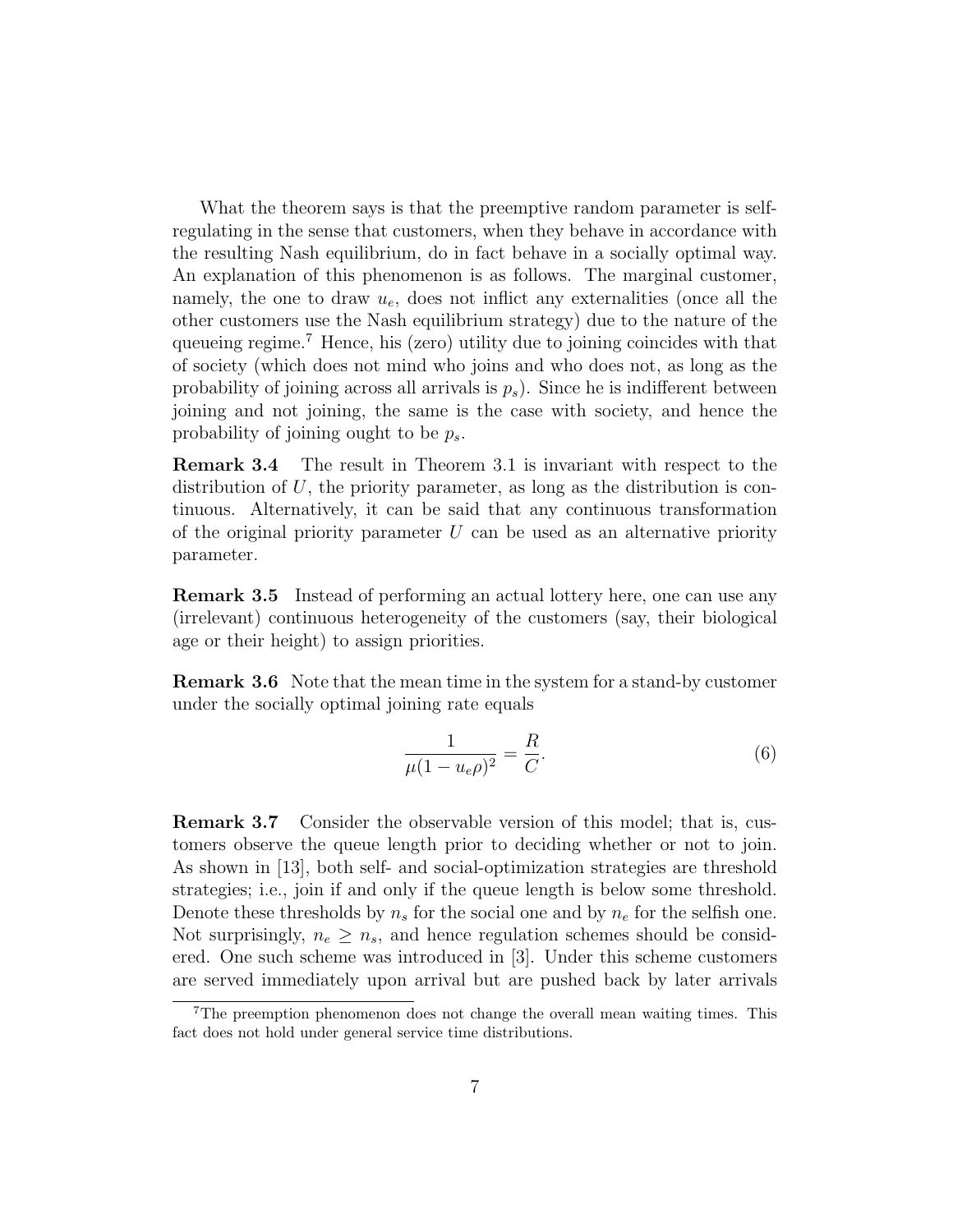(with preemption, if necessary). The customers' decision here is not whether or not to join, but when to renege when too many customers are ahead of them in line. It turns out that under this scheme, the resulting threshold is equal to the socially optimal threshold  $n_s$ ; i.e., this is a regulation scheme that possesses all properties 1–5.

#### 3.2 The random waiting time schemes

The next two schemes are in fact variations of the PRP scheme. The advantage of these schemes is that decision making, from the customers' point of view, is more natural. This advantage comes with a price in the form of being sensitive to the model's parameters, i.e., not possessing properties 4 and/or 5.

The first scheme is as follows. Instead of using the original priority parameter U, use its transformation  $\frac{1}{\mu(1-\rho U)^2}$  (see Remark 3.4). This function of  $U$  is the mean waiting time of a customer with priority parameter  $U$  in the original system, if all the customers whose priority is higher than his join. Under this scheme the customers are informed of their expected time in the system prior to deciding whether or not to join. Note that this scheme is sensitive to both rates  $\mu$  and  $\lambda$ ; i.e., it does not satisfy property 4.

The second scheme is as follows. The customers are informed of the value of  $1/(\mu(1-\rho U)^2)$  only if  $U \leq p_s$ . Customers with a higher value of U are now informed of (a bit more than)  $R/C$  (see (6)). In this way all (joining and not joining) customers are informed of their expected waiting time if everyone behaves in accordance with the prescribed Nash equilibrium behavior. This scheme is sensitive to all four parameters,  $\mu$ ,  $\lambda$ , C, and R; i.e., it does not satisfy properties 4 and 5.

#### 3.3 The binary random priority scheme

Consider one more variation of the above schemes, in which properties 4 and 5 are not satisfied. Customers draw their preemptive priority parameter  $I$ , but now I is Bernoulli-distributed with probability  $(1 - p_s)$ . There is no need to specify what the rule of the scheme is, e.g., FCFS, among those who belong to the same priority class.<sup>8</sup> For those who get priority parameter  $0$  (with

<sup>8</sup>This choice leads to minimal variance in waiting times among those who join.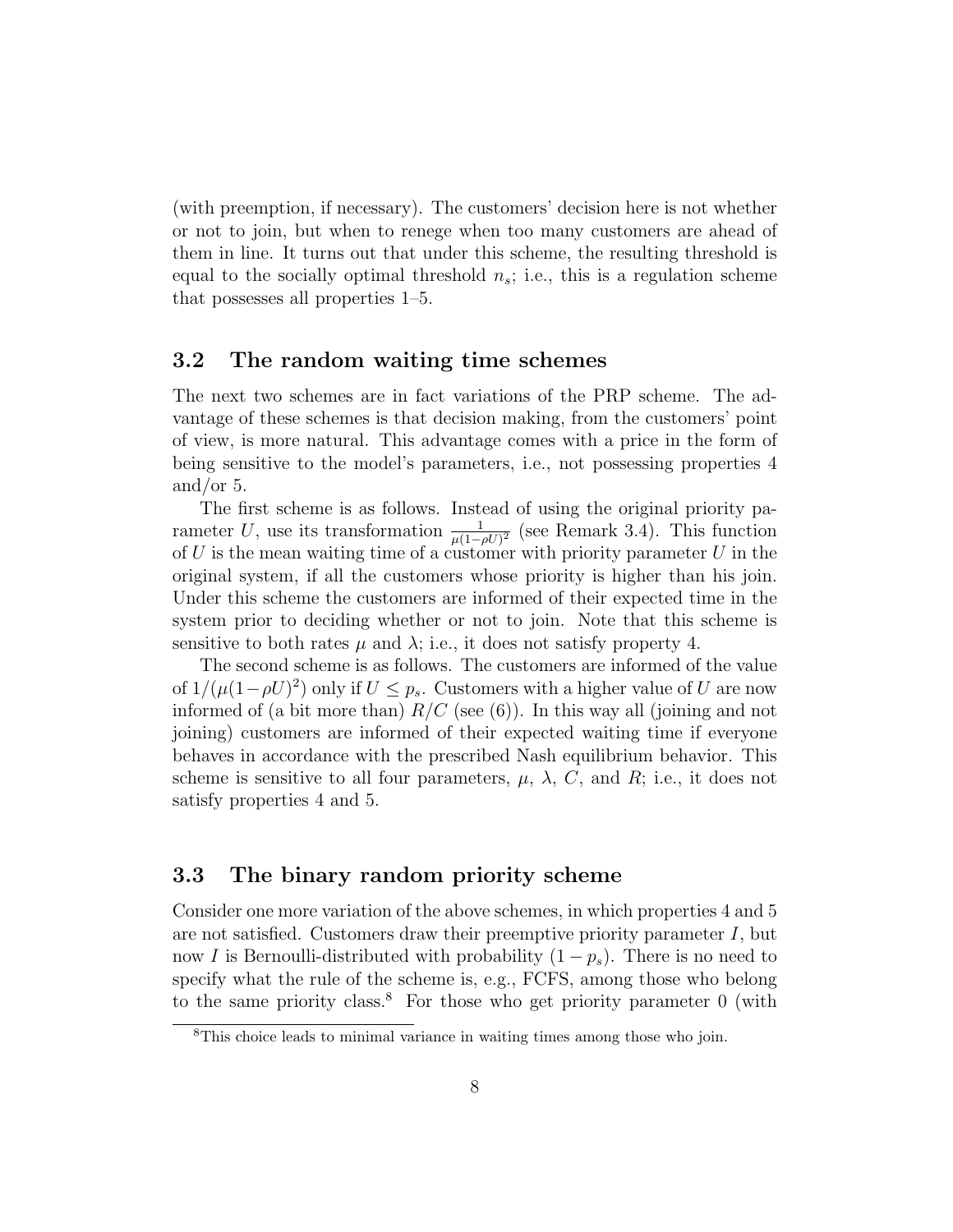probability  $p_s$ ), joining is a dominant strategy since even if all customers join, their utility in case of joining is at least  $R - \frac{C}{\mu(1-\rho p_s)} > 0$ . Now, for those who get priority parameter 1 (a probability  $(1 - p_s)$  event), their best response is not to join even if no one from their class joins (but those from the other class do join). This is due to the fact that in this (best-scenario) case, their utility equals  $R - \frac{C}{\mu(1-\mu)}$  $\frac{C}{\mu(1-\rho p_s)^2} = 0$ . The resulting joining probability is hence  $p_s$ , as required.

#### 3.4 The random entry fee scheme

Under this scheme, customers (independently) draw a random entry fee. Once informed of their random fee, customers then decide whether or not to join (and pay the fee).

**Theorem 3.2** The random entry fee scheme is a regulation scheme if it is drawn from any distribution with CDF, denoted by  $F(x)$ , that satisfies

$$
F\left(\frac{Cp_s\rho}{\mu(1-p_s\rho)^2}\right) = p_s.
$$

**Proof:** The (symmetric) equilibrium profile here is obviously a threshold strategy: join if and only if the (random) fee is less than or equal to  $T > 0$ . The equilibrium joining probability is therefore  $F(T)$ . Under such a lottery, the equilibrium strategy is  $T^* := \frac{Cp_s\rho}{\mu(1-n_s)}$  $\frac{Cp_s\rho}{\mu(1-p_s\rho)^2}$ . To see this, observe that if all customers follow this threshold strategy, one best response is to join if and only if one's fee is less than or equal to  $T^*$ . Indeed, the net utility of a customer with a (random) fee x (assuming all customers adopt this strategy) is

$$
R - x - \frac{C}{\mu(1 - p_s \rho)}
$$

.

Some algebra shows that this net utility is greater than or equal to zero if and only if  $x \leq T^*$ , as required. Н

This scheme does not satisfy properties 4–5. This holds true for property 3 (lack of money transfers), except for the following example of a binary lottery: with probability  $p_s$ , the fee is zero and in the complementary case it is any fee that is greater than  $T^*$ . Interestingly, this scheme does satisfy property 3; i.e.,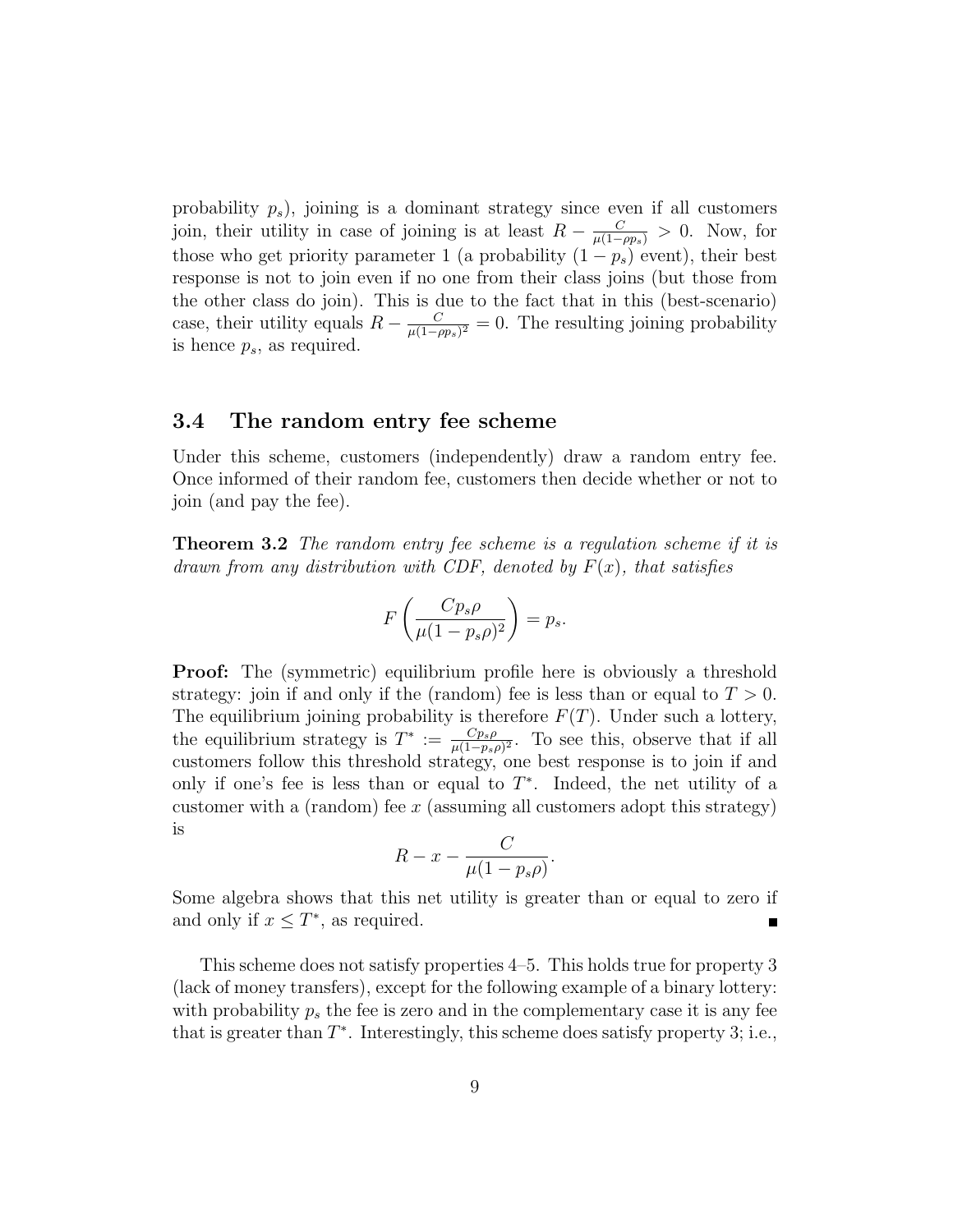it does not involve a money transfer under equilibrium behavior (although the possibility of a money transfer exists). Another special case of this scheme is simply a flat entry fee of  $T^*$ . The flat entry fee is discussed further in the next section.

Remark 3.8 Another point we would like to make here takes us outside the model. In reality, customers who are unhappy with their draw of the lottery have an incentive to balk and reappear shortly afterwards disguised as new customers. This should be disallowed and, in fact, with modern technology our suggestions can be enforced.

Remark 3.9 The assumption that service times follow an exponential distribution is essential here. In general, the mean time in the system is not invariant with the queue regime. In particular, when comparing this mean between the FCFS and the PRP cases, we get that the former is higher if and only if the coefficient of variation of service time is greater than or equal to 1. For this result and more on the  $M/G/1$  PRP model, see [8].

### 4 Discussion

In this section we review first the concept of externalities, especially in the context of queues. Then we deal with three existing regulation methods. The first is based on a flat entry fee. The second is based on contracts that customers need to sign prior to entering the system, whereby they commit to pay in accordance with a to-be-realized random variable. The third is based on allowing customers to pay for priority. We conclude with a summary on the various mechanisms presented here.

#### 4.1 Externalities

In the context of queues, the concept of stand-by customers is closely related to that of externalities. For a comprehensive discussion on this relation see [12]. The externalities that a tagged customer imposes on the other customers are the total added time that the other customers wait compared to how long they would have waited if that tagged customer had not arrived. In order to estimate this added time, we can make this tagged customer a stand-by customer. By doing so we do not change the aggregate waiting time of all customers (including the tagged customer himself) but now, all the added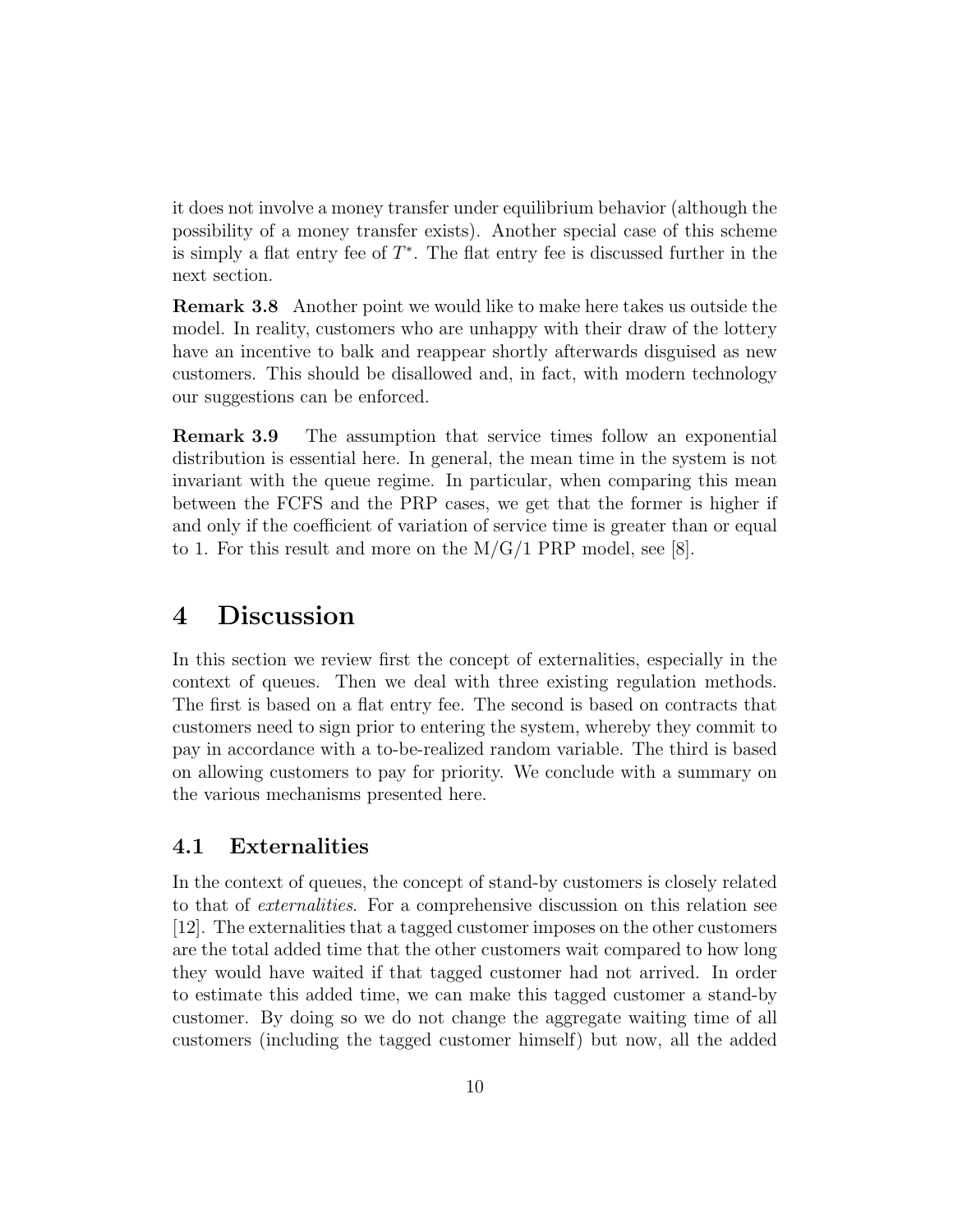waiting time is absorbed by this customer. Recall that the waiting time of a "normal customer," namely,  $1/(\mu(1-\rho))$  is a cost that he would borne himself anyhow. Hence, the increase of his waiting time,

$$
\frac{1}{\mu(1-\rho)^2} - \frac{1}{\mu(1-\rho)} = \frac{\rho}{\mu(1-\rho)^2},\tag{7}
$$

equals the externalities that the tagged customer imposes on the other customers.

Remark 4.1 There is an alternative way to look at externalities. Tag a customer who joins an  $M/M/1$  queue. Next, Compare the process of the number of customers in this queue with that in a similar simulated queue without the tagged customer. By definition, the simulated queue will have exactly the same arrival and service processes as the original one. The two queue couple for the first time when the simulated queue becomes empty for the first time. Moreover, throughout this period the original queue has exactly one more customer than the simulated one. Of course, it is not necessarily the same customer who is the additional one but it will always be the tagged customer if we declare him a stand-by customer. Yet, from the social point of view it does not matter who the extra customers are in this period. Hence, the length of this period can be seen as the marginal total waiting time added to society due to the joining of the tagged customer (which is invariant with the queue regime due to the memoryless property of the service distribution). By subtracting from this added time the regular customer's (mean) time in the system and we get the externalities that a tagged customer imposes on the other customers. Note that no externalities are imposed by a stand-by customer, while the externalities imposed by an arrival in the case of a non preemptive queue regime such as FCFS equal

$$
\frac{1}{\mu(1-\rho)^2} - \frac{1}{\mu(1-\rho)} = \frac{\rho}{\mu(1-\rho)^2}.
$$

The presence of externalities is the root cause of the difference between the selfish behavior of customers (when they are left to decide for themselves) and socially optimal behavior. Consider for example the "to queue or not to queue" type of decision making we deal with here. Although a customer who joins inflicts (negative) externalities on the other customers, he does not normally take these extra costs into account when deciding whether or not to join. Society, on the other hand, does. Hence, a customer who selfishly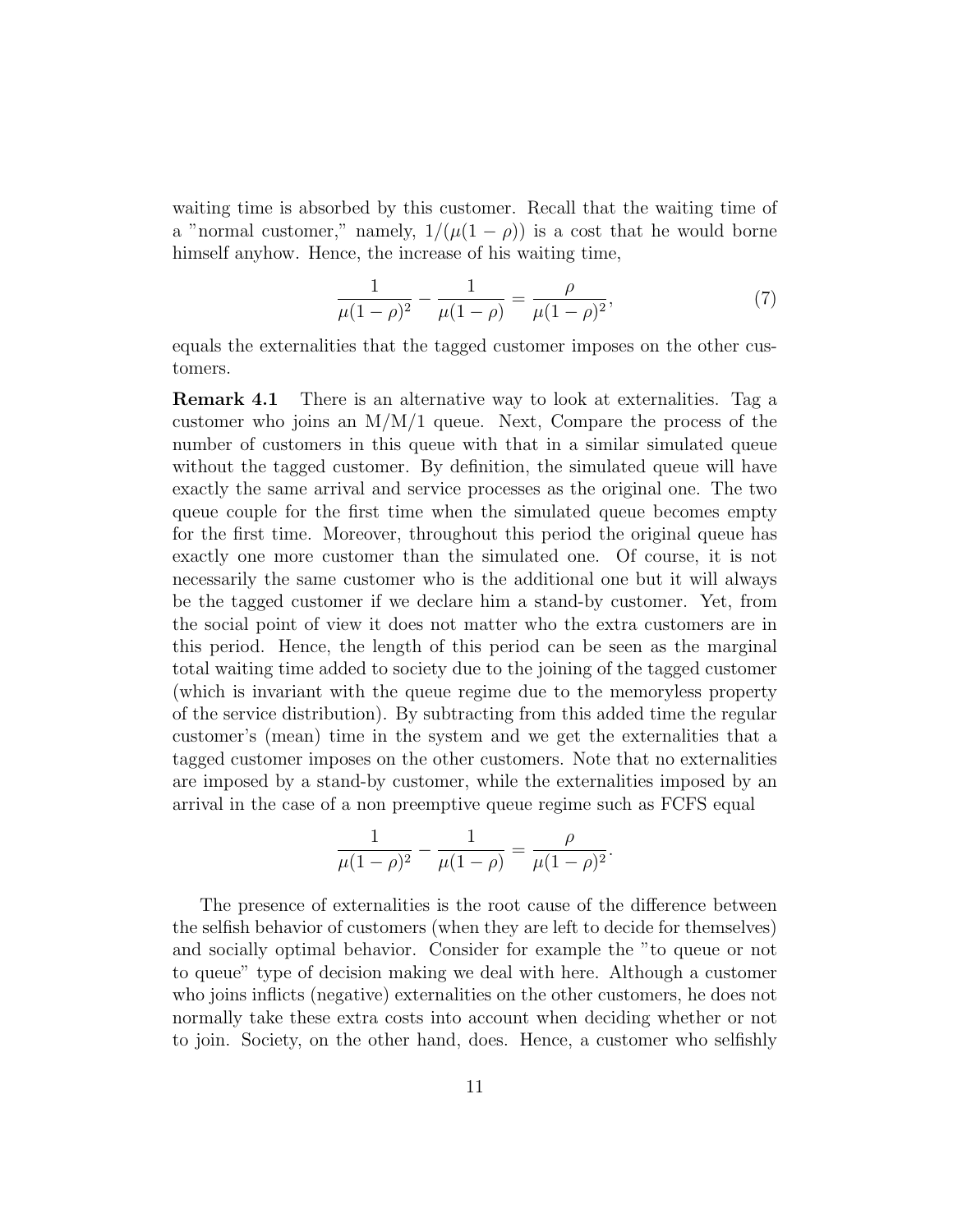decides to join might be refused entry by a social planner who takes into account the externalities too. Hence,  $p_s < p_e$ . Left to decide for themselves, customers will behave in a socially optimal way only if they do not generate any negative externalities (and their behavior does not affect the overall performance as is the case in an  $M/M/1$  model). Since this is seldom the case, something needs to be done to make customers behave in a socially optimal way. In other words, customers must be made to internalize their externalities (i.e., bear them by themselves) in order to achieve their socially optimal behavior. This is exactly what is achieved by the preemptive random priority (PRP) scheme. Specifically, assume a threshold-based behavior; i.e., up to some parameter value u, customers join, and for larger values, they do not. The threshold customer, namely, the one who holds the priority level of  $u_e$ (and hence joins), inflicts no externalities: given this behavior from everyone, the customer's and society's utilities coincide. Hence, if a customer is indifferent between joining and not joining, so is society. Indeed, customers with a priority parameter lower than  $u_e$  are welcome to join, whereas customers with a higher parameter are rejected by society.

There are three mechanisms we know from the literature that lead to the regulation of the arrival rate, namely, schemes under which, when customers are left to decide for themselves, the resulting Nash equilibria lead to the socially optimal arrival rate. They are:  $(1)$  paying a flat entry fee,  $(2)$  drafting a contract under which customers who join pay in accordance with a function of a to-be-realized random variable,<sup>9</sup> and (3) asking customers to pay for a preemptive priority parameter if they decide to join. We next elaborate on each of these mechanisms.

#### 4.2 Flat entry fee

It is clear (see (1)) that  $p_e$  is monotone decreasing with R. Moreover, for R small enough (actually,  $R \le C/\mu$ ),  $p_e = 0$ . Hence, there exists a reward, call it  $R - T$ , such that

$$
R - T - \frac{C}{\mu(1 - p_s \rho)} = 0.
$$

In other words, the imposition of the right entry toll, denoted here by  $T$ , results in an equilibrium joining rate that coincides with the socially optimal

<sup>9</sup>Technically, the former scheme is a special (in fact, trivial) case of the latter.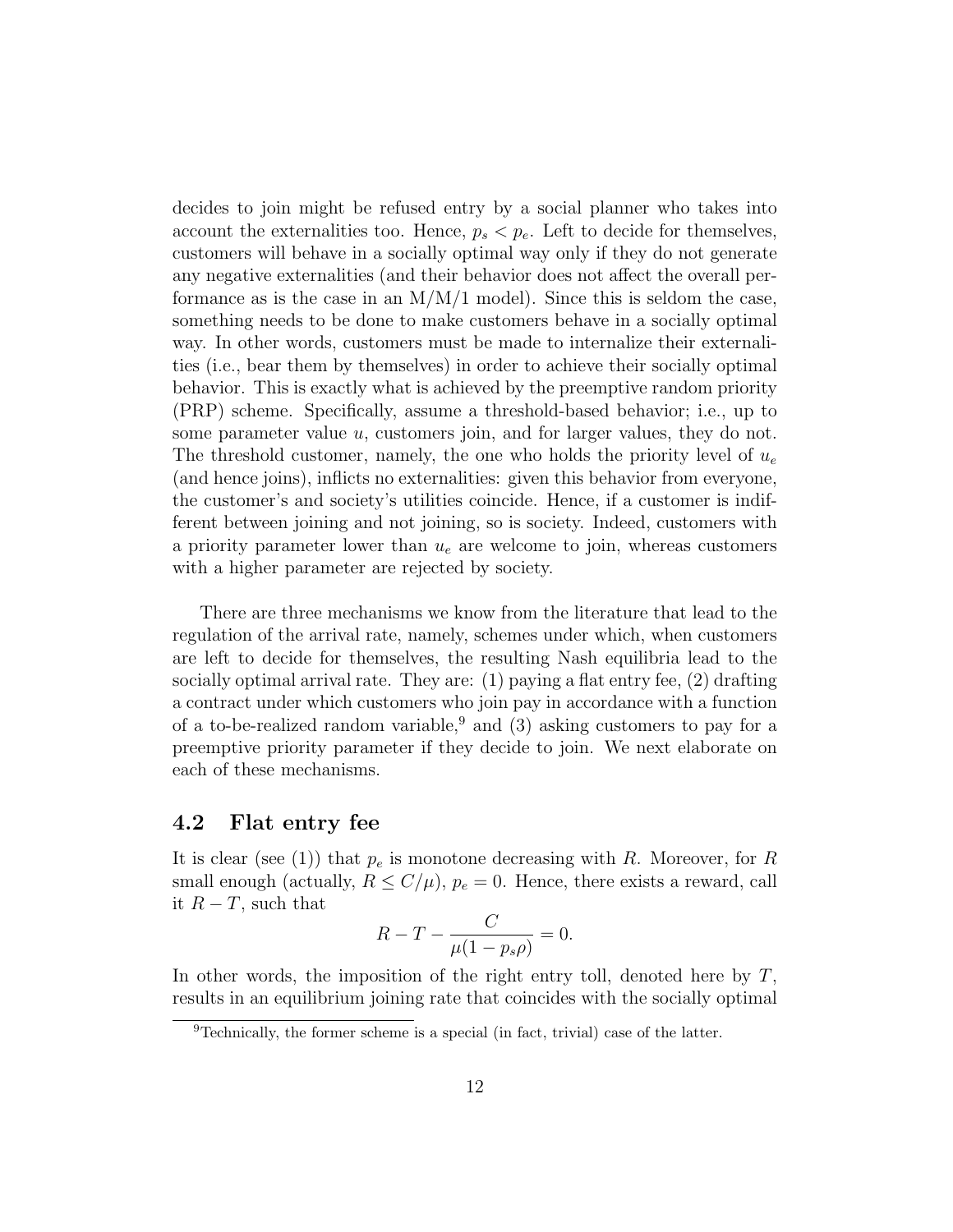one. This will regulate the system. It is a simple exercise to check that  $T = R - \sqrt{CR/\mu}$ . More importantly, as it turns out,

$$
T = \frac{C p_s \rho}{\mu (1 - p_s \rho)^2}.
$$
\n(8)

Comparing this with (7), we conclude that the regulating flat entry fee coincides with the externalities that one who joins this FCFS  $M/M/1$  queue inflicts on others when the arrival rate is the socially optimal one.

#### 4.3 Contracts

The following scheme is suggested in [7]. Customers who arrive at the queue are first given the option to opt out. If they join, they sign a contract that says: "I will pay  $f(X)$ ," where X is a random number (whose realization is not known to the customer when deciding whether or not to join) and where  $f(x)$  is some function. Clearly, if  $E(f(X)) = T$ , then such a scheme leads to the socially optimal joining rate. If  $X$  is a random variable that has nothing to do with the queue (for example, a value drawn by a random number generator), this may look artificial: one may just as well impose the fixed entry fee of T. Such schemes might be more appealing in the case where  $X$  is related to the whereabout of the customer who joins. In particular, let Y be the externalities that the customer imposes on others. If it possible to observe a random variable X, then defining  $f(X)$  as the expected externalities given X (denoted by  $E(Y|X)$ ), will do since  $E(f(X)) = E(E(Y|X)) = E(Y) = T$ . In  $[7]$ , four options for X are suggested and the expected externalities given X are derived. They are:

- 1. The time in the system. Denote it by W. Then  $E(Y|W) =$  $(\sqrt{CR\mu} - C)W$ . In particular, it is a linear function in W.
- 2. The queue length upon arrival. Denote it by  $L_a$ . Then  $E(Y|L_a) =$  $(\sqrt{CR/\mu} - C/\mu)L_a$ . In particular, it is a linear function in  $\hat{L}_a$ .
- 3. The queue length upon departure. Denote it by  $L_d$ . Then  $E(Y|L_d) =$  $\sqrt{CR/\mu}L_d$ . In particular, it is a linear function in  $L_d$ .
- 4. The customer's service time. Denote it by S. Then,  $E(Y|S) =$  $\mu C$  $\frac{dC}{2}(\sqrt{R\mu/C}-1)S^2+C(\sqrt{R\mu/C}-1)^2S$ . In particular, it is a quadratic function in<sup>10</sup> S.

<sup>&</sup>lt;sup>10</sup>For more on  $E(Y|S)$  see [9].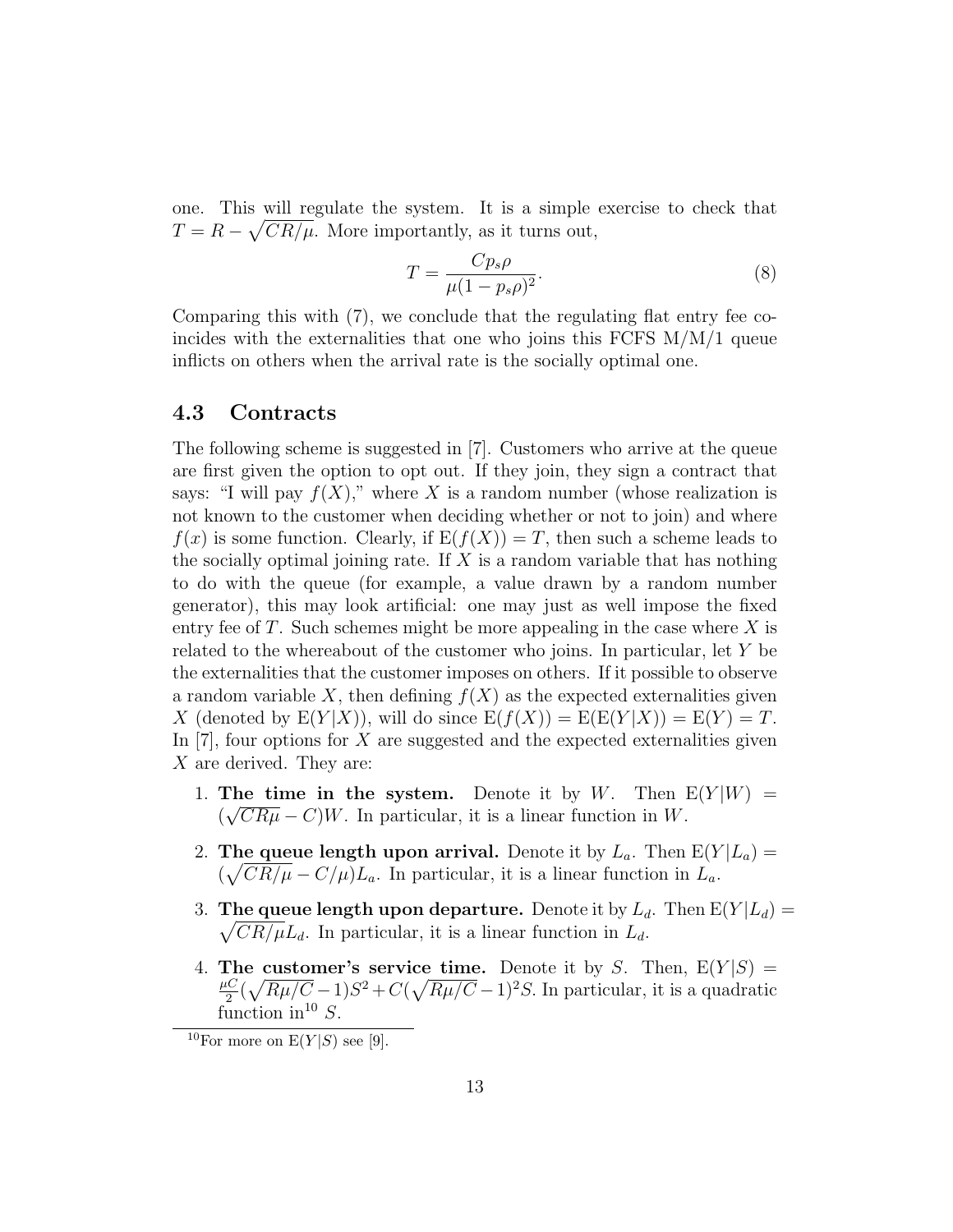Finally, schemes other than those based on expected conditional externalities are possible, as long as the requirement  $E(f(X)) = T$  is maintained. Kelly [11] (see also [7]) suggests two such schemes. They are  $C\mu W^2/2-CW$ and  $C/(2\mu)(L_a^2+L_a)$ . Their advantage is that they are invariant with respect to  $R$ . In other words, they need not change when  $R$  chances; in fact, they can be imposed without the central planner even knowing the value of R. Note that the latter scheme is implementable even without knowing the values for C and  $\mu$ : only their ratio is required. Note that all versions of this scheme do not satisfy properties 3–5.

#### 4.4 Purchasing priority

Hassin [4] (see also [5], pp. 96–98) considers the following scenario. Customers need to decide whether they want to join a queue or not. In the former case, they need to pay a nonnegative amount of their choice. A customer who pays more enjoys preemptive priority over a customer who pays less, regardless of the difference between their payments.<sup>11</sup> Hassin indeed finds the proportion of those who join and the continuous distribution over the amount they pay to be in equilibrium. Yet, from the social point of view only the equilibrium joining rate matters. Hassin then shows that this joining rate equals  $\lambda p_s$ . In other words, making all the options for paying for preemptive priority available regulates the system. Hassin also shows that in equilibrium each customer pay the externalities that he inflicts on the others, provided that all customers behave in accordance with the equilibrium profile.

Hassin's argument goes as follows. In the mixed strategy stating how much to pay for priority, there cannot be an atom: otherwise each customer has an incentive to pay a bit more than those at the atom. This infinitesimal extra payment will lead to a quantum of gain, thereby refuting the conjecture that the stated strategy is an equilibrium profile. Hence, the mixing result in continuous density. This density does not come with gaps and moreover it commences at zero payment. Indeed, otherwise the customer who should pay the lowest value would be better off shifting to zero and saving a quantum without losing anything in terms of priority. Finally, let us consider a customer who pays zero. He is a stand-by customer among all those who receive service. His utility, as everyone else's, is zero. Hence, the joining rate

<sup>&</sup>lt;sup>11</sup>For a model where priority is proportional to the payment see [10].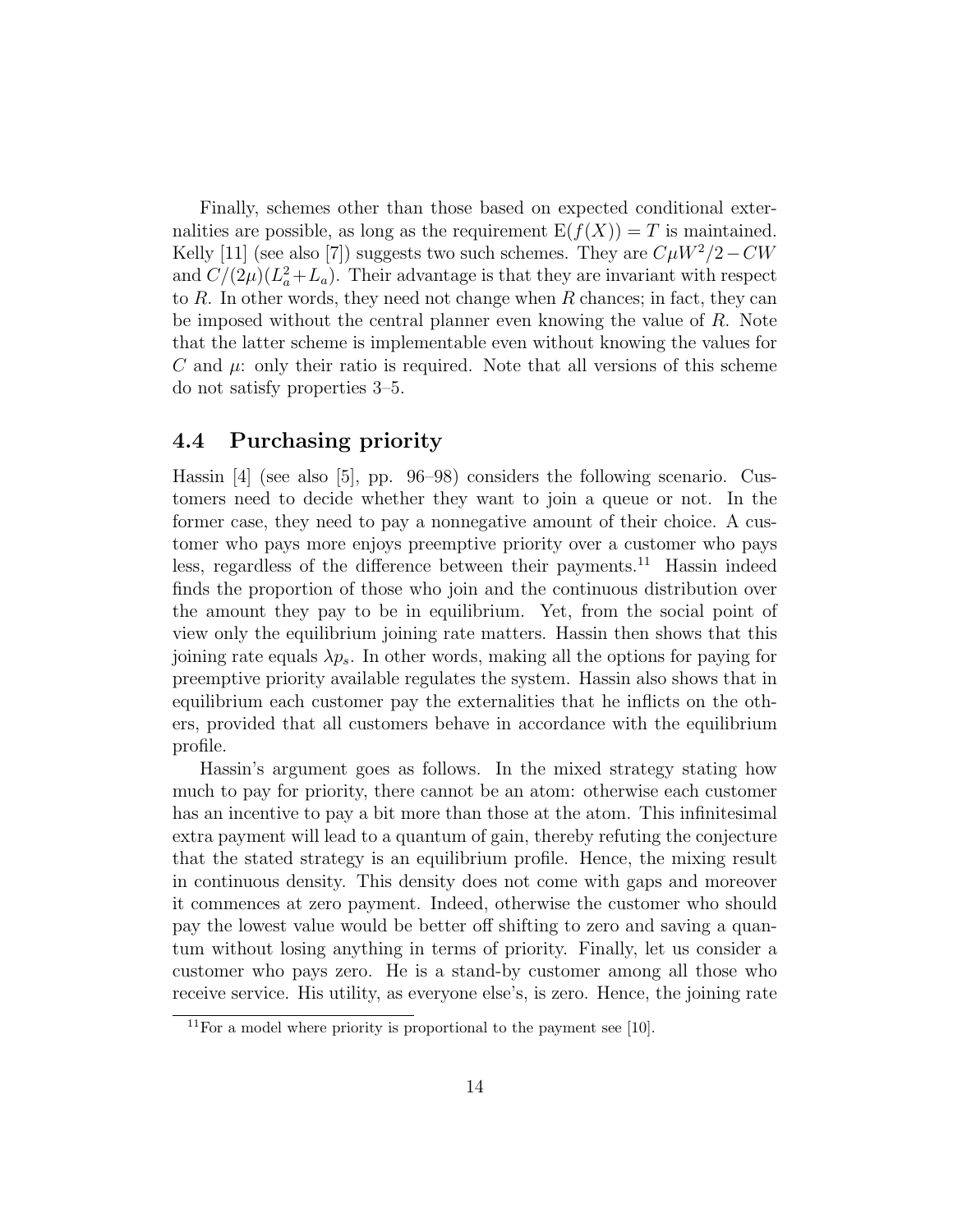is as prescribed by social optimization. Note that this scheme satisfies all the properties we are after except property 3.

#### 4.5 Summary

A succinct overview of all eight regulation schemes in this paper, their properties, and the resulting ratio between customer surplus and social utility is given in Table 1.

| Scheme                     | Properties |                                        |         |  |  | Consumer surplus |
|----------------------------|------------|----------------------------------------|---------|--|--|------------------|
|                            |            |                                        | 2 3 4 5 |  |  | Social utility   |
| Preemptive random priority |            | $\checkmark$ $\checkmark$ $\checkmark$ |         |  |  |                  |
| Random waiting time        |            | $\checkmark$ $\checkmark$ $\checkmark$ |         |  |  |                  |
| Binary random priority     |            | $\checkmark$ $\checkmark$              |         |  |  |                  |
| Random entry fee           |            | $\sqrt{ }$                             |         |  |  |                  |
| Binary random entry fee    |            | $J$ $J$ $J$                            |         |  |  |                  |
| Flat entry fee             |            | $\sqrt{ }$                             |         |  |  |                  |
| Contracts                  |            |                                        |         |  |  |                  |
| Purchasing priority        |            |                                        |         |  |  |                  |
|                            |            |                                        |         |  |  |                  |

Table 1: Summery of regulation schemes and their properties

Figure 1 summarizes the equilibria, social optimization, and some of the regulation methods mentioned in this paper. The curve labeled  $CW_{FCFS}$ represents the mean waiting cost under FCFS without regulation as a function of the joining probability  $p$ . From the selfish point of view, the joining probability will increase (respectively, decrease) as long as  $CW_{FCFS}$  is less than (respectively, greater than)  $R$ , and hence the intersection point of this function with the horizontal line R, where  $p = p_e$ , is the equilibrium point.

The curve labeled  $CW_{PRP}$  represents the waiting cost in a preemptive random priority system, of a customer with priority parameter  $p$ , if all customers with higher priority parameters join. Such a customer will join as long as  $CW_{PRP} < R$ , and hence the equilibrium point of this system is the intersection point of the  $CW_{PRP}$  curve with R, where  $p = u_e$ . This curve also represents the waiting cost of a customer in Hassin's model in [4], whose payment is such that the proportion of customers who pay for a higher priority level is p. Therefore, the socially optimal probability is obtained at the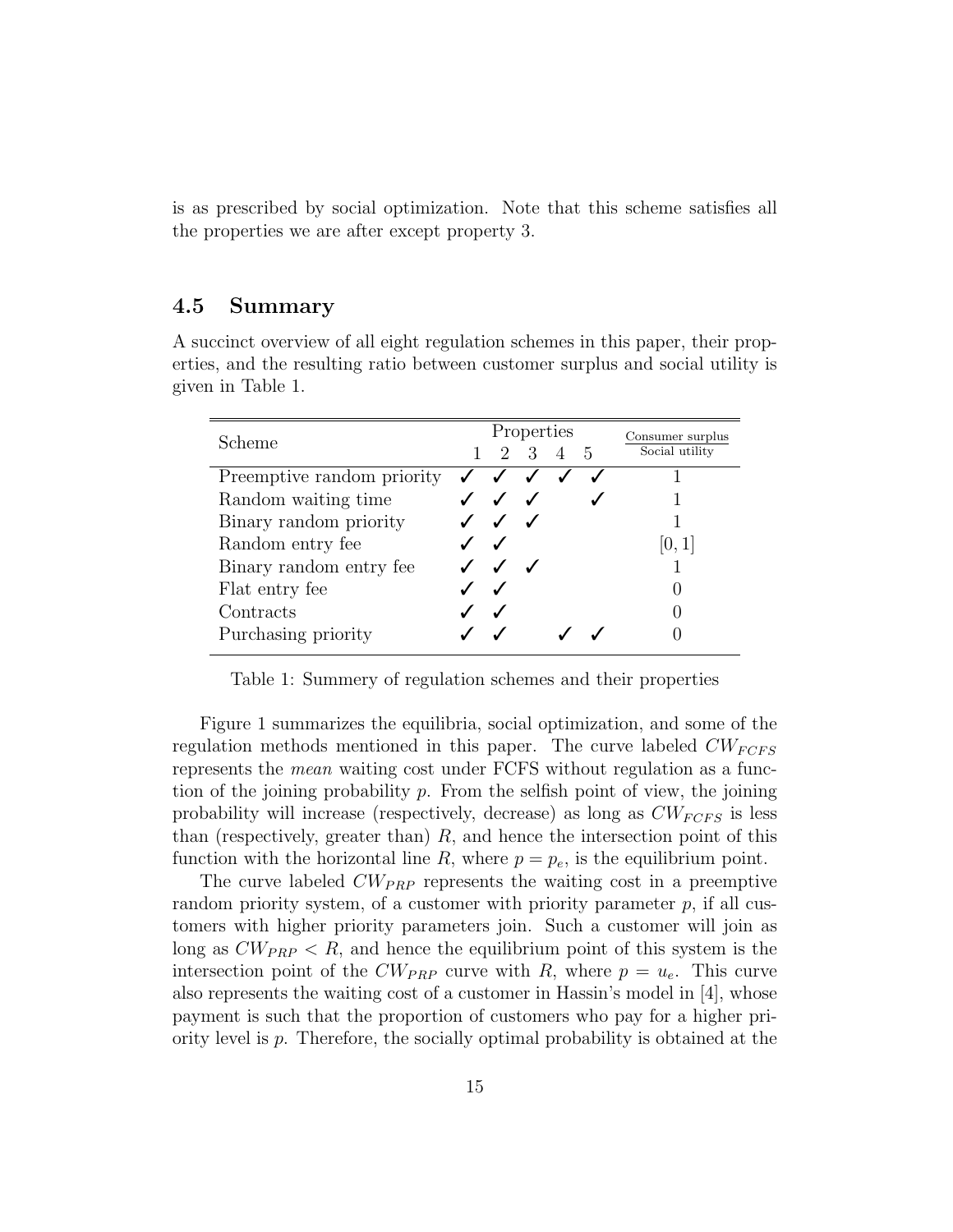

Figure 1: Waiting costs under FCFS and PRP and the corresponding equilibria

intersection of this curve with the horizontal line  $R$ , namely, where  $p = p_s$ .

Moreover, the difference between  $CW_{PRP}$  and  $CW_{FCFS}$  at some given point  $p$  is the mean externalities that a customer who decides to join a system with joining probability  $p$  inflicts on the other customers. In particular, this difference at  $p = p_s$  gives us T, the optimal flat entry fee (or the expected payment under any optimal contract). If this entry fee is charged, then the mean cost (waiting costs plus fee) is  $CW_{FCFS} + T$  and the resulting equilibrium joining probability is  $p_s$ , as desired. As can be seen, the equilibrium joining rates of all four regulation methods coincide with the socially optimal one.

Another observation that stems from this figure is as follows. The marginal utility due to an additional arrival to a system with joining probability  $p$  is the difference between R and the curve labeled  $CW_{PRP}$ . Therefore, the mean utility of a system with a joining probability of  $p$  is the area between these curves from zero to p. In the unregulated FCFS system, where  $p_e$  is the joining probability (and where the mean utility equals zero), the mean utility is also the light gray shaded area minus the dark gray shaded area, and hence the two areas are equal. In a system with the socially optimal joining probability, the mean utility is the light gray shaded area. Note that under all the regulation methods based on random priority in this paper, this social utility also equals the consumer surplus. However, in the case where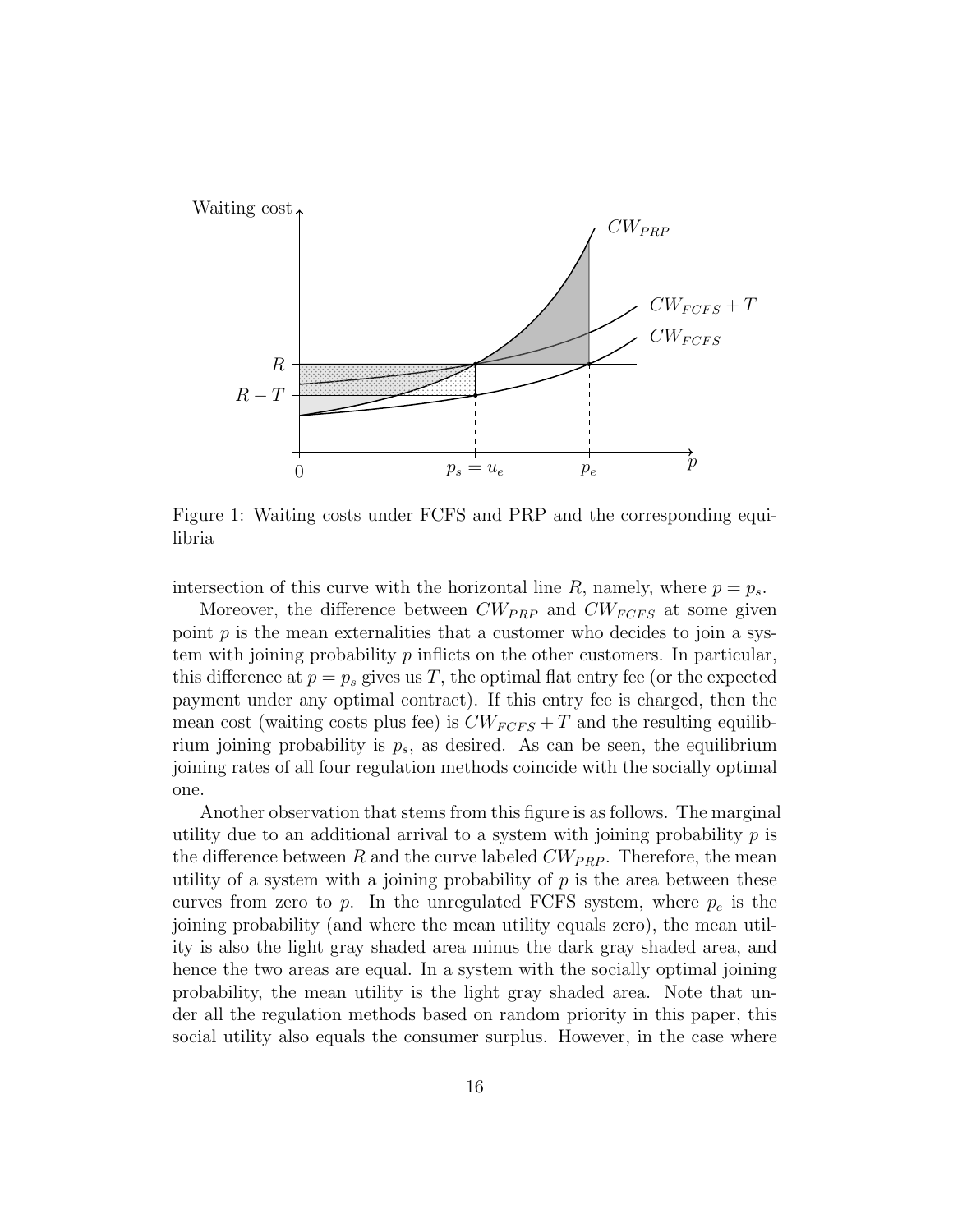the flat fee is introduced, subtracting the mean payment  $Tp_s$  (the dotted rectangle) from this mean utility gives the consumer surplus which, as said before, equals zero. This means that the two areas, the light gray shaded one and the dotted rectangle, are equal. Note that under a strict random entry fee scheme, some of the customers pay less than  $T$  and hence the consumer surplus is strictly positive or even equals the social utility, as in the binary lottery case.

In Hassin's model, the difference between R and the  $CW_{PRP}$  curve at p is the payment that the marginal customer at  $p$  pays. Therefore, the light gray shaded area is the mean payment in this system. As said before, this area is exactly the mean utility and the customers end up with zero consumer surplus.

#### Acknowledgement

This research was partly supported by Israel Science Foundation grant no. 1319/11.

## References

- [1] Edleson, N. M. and D. K. Hildebrand (1975), "Congestion tolls for Poisson queueing processes," Econometrica, 43, 81–92.
- [2] Glazer, A. and R. Hassin (1986), "Stable priority purchasing in queues," Operations Reserch Letters, 4, 285–288.
- [3] Hassin, R. (1985), "On the optimality of first come last served queues," Econometrica, 53, 201–202.
- [4] Hassin, R. (1995), "Decentralized regulation of a queue," Management Science, 41, 163–173.
- [5] Hassin, R. and M. Haviv (2003), To Queue or not to Queue: Equilibrium Behaviour in Queueing Systems, Kluwer.
- [6] Haviv, M. (2013), Queues A Course in Queueing Theorey, Springer.
- [7] Haviv, M. (2014), "Regulating an  $M/G/1$  when customers know their demand," Performance Evaluation, 77, 57–71.